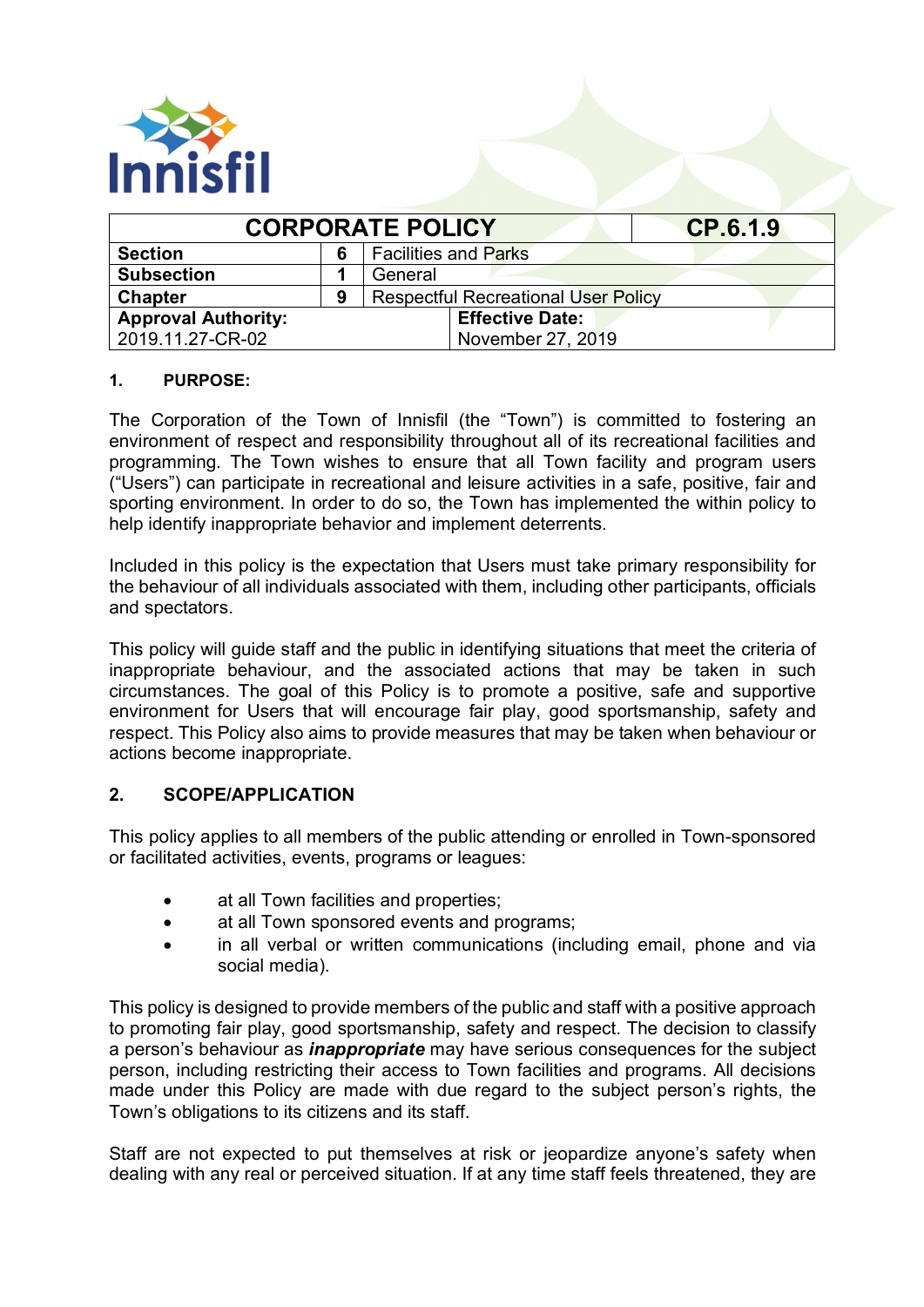to call 9-1-1 for assistance. If the nature and severity of an issue is known in advance to be contentious (at a meeting, event, or any other location where town staff is present) staff may request the attendance of the police, or another staff member.

### **3. EXCEPTIONS**

Complaints made to the Town's Integrity Commissioner under the Town's Code of Conduct are not subject to this policy.

This policy is meant to be read in conjunction with the Town's Respectful Interactions Policy (CP.1.1.11), the Town's Trespass to Property Policy (CP.01-14-10), the Town's Customer Service Response Policy and Standards (CP.03-11-02).

Nothing in this policy is meant to conflict with the Town's Respectful Workplace Policy (CP.07-04-06), nor the Town's Code of Conduct & Conflict of Interest (CP.03-10-06).

#### **4. IDENTIFYING THE CONDUCT OR BEHAVIOUR**

For the purposes of this policy:

*Inappropriate behaviour* means conduct that is unacceptable in all circumstances – regardless of how stressed, angry or frustrated an individual is, because it unacceptably compromises the health, safety and security of others or the subject person him or herself.

Although each case must be determined in light of its own circumstances, below are examples meant to help staff identify *inappropriate* conduct. It is understood that these examples are not determinative; the list is not exhaustive, nor does any action set out in the list necessitate application of this Policy.

*Inappropriate behaviour or actions* for the purpose of this policy include, but are not limited to, the following:

- · Aggressive or intimidating physical approaches directed at another individual;
- · Physical behavior that goes beyond the rules of the game or program;
- Aggressive or offensive language, content or tone, meant to intimidate, harass, incite, insult or disparage others;
- Implied or expressed threats of violence of harm;
- Attempts to goad or incite anger in others;
- Physical striking or throwing of objects or articles in a deliberate or aggressive manner;
- Physical striking of another individual;
- Theft of property;
- Possession of weapons;
- Under the influence of alcohol or drugs (legal or otherwise);
- Refusal to follow the rules within the facility;
- Vandalism: the deliberate destruction, damage or defacing of property owned or leased through the town;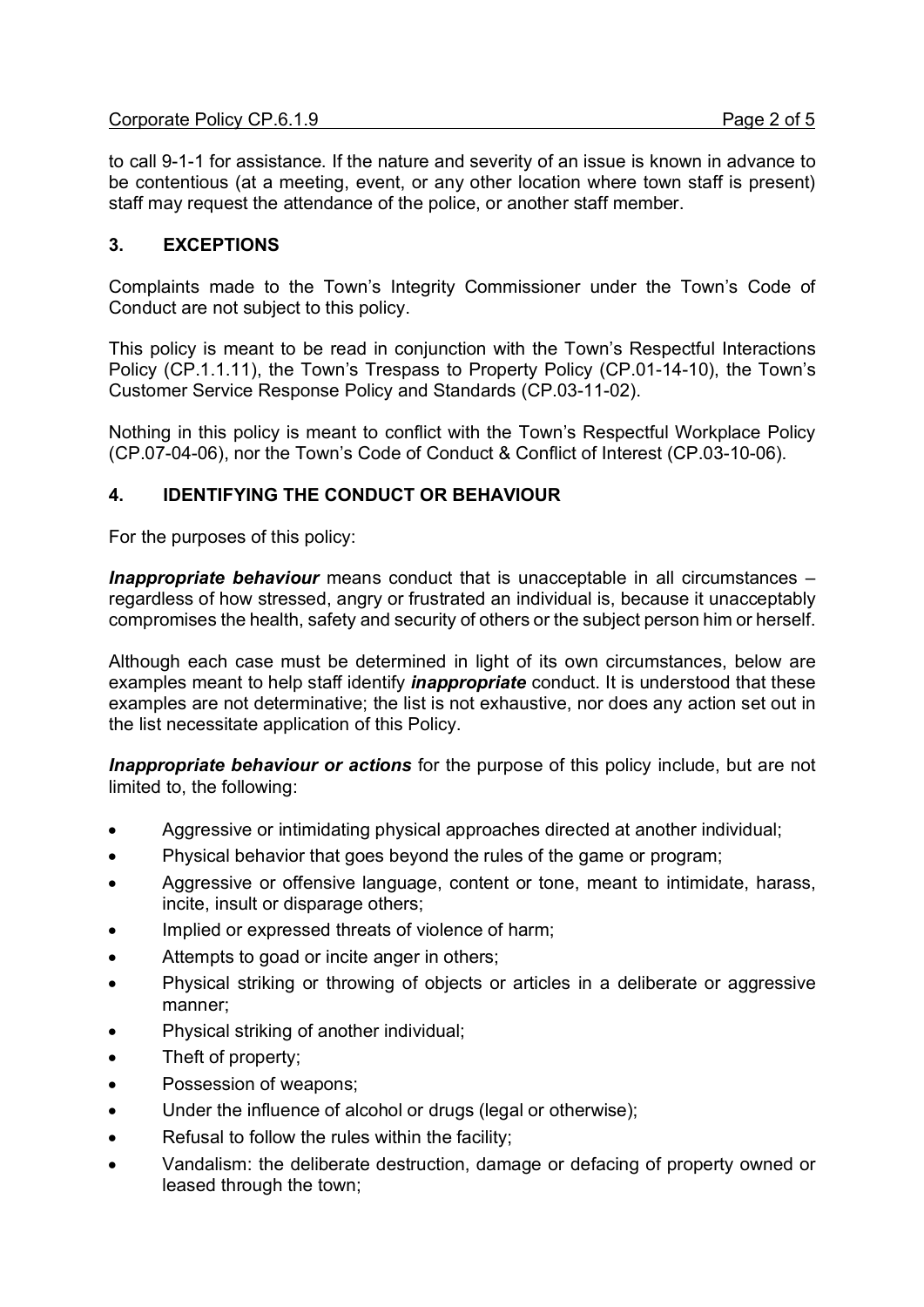#### Corporate Policy CP.6.1.9 **Page 3 of 5**

· Harassment: "engaging in a course of vexatious comment or conduct that is known or ought reasonably to be known to be unwelcome" as defined by the Ontario *Human Rights Code* and more broadly in the *Occupational Health and Safety Act*.

Deciding whether a subject person's conduct is *inappropriate* requires considering each situation on a case by case basis, taking into account all circumstances. The key question is whether the subject person's behaviour or actions are unacceptable in all circumstances as defined in this Policy.

The decision may be made as a result of the subject person engaging in one or more behaviours identified as *inappropriate***.** Staff must be able to establish, through documented words and/or actions of the subject person (i.e. Witness statements/testimony, Incident Report, etc… ), that the conduct of the subject person is *inappropriate*, before applying the restrictions outlined in this policy. This does not preclude staff from taking immediate action in any real or perceived situation where they feel their safety, or anybody else's is in jeopardy.

# **5. ADDRESSING THE CONDUCT OR BEHAVIOUR**

In the event of an incident involving *inappropriate behaviour or actions* in-person, Staff will:

- 1. Without jeopardizing anyone's safety, issue a verbal warning by advising the subject person their behaviour or actions are *inappropriate* and needs to stop or they may be asked to leave the premises.
- 2. If the subject person's behaviour or actions continue to be *inappropriate*, advise the subject person their behaviour or actions are *inappropriate* and need to stop immediately or they will be asked to leave the premises.
- 3. If the circumstances demand asking the subject person to leave the premises and they refuse, advise them that they are now trespassing, and the police will be called.
- 4. If the subject person still refuses to leave, ensure you and others are in a safe location. Call the police and do not engage further with the subject person.
- 5. Report the *inappropriate behaviour or actions* to the Service Area Leader or designate immediately.
- 6. The Service Area Leader or designate will report the incident to the Leadership teams or designate(s) immediately to ensure the safety of all staff.
- 7. Within 24 hours of the incident, an Incident Report is prepared by the staff involved and the Service Area Leader for review and consideration by Senior and Operational Leadership teams.

When dealing with *inappropriate behaviour or actions* the Town's primary concern is the safety of members of the public and staff. If at any time members of the public or staff feel personally threatened, they are to call the police immediately. It is not the expectation that members of the public or staff put themselves at risk or jeopardize anyone's safety when dealing with any perceived or real situation.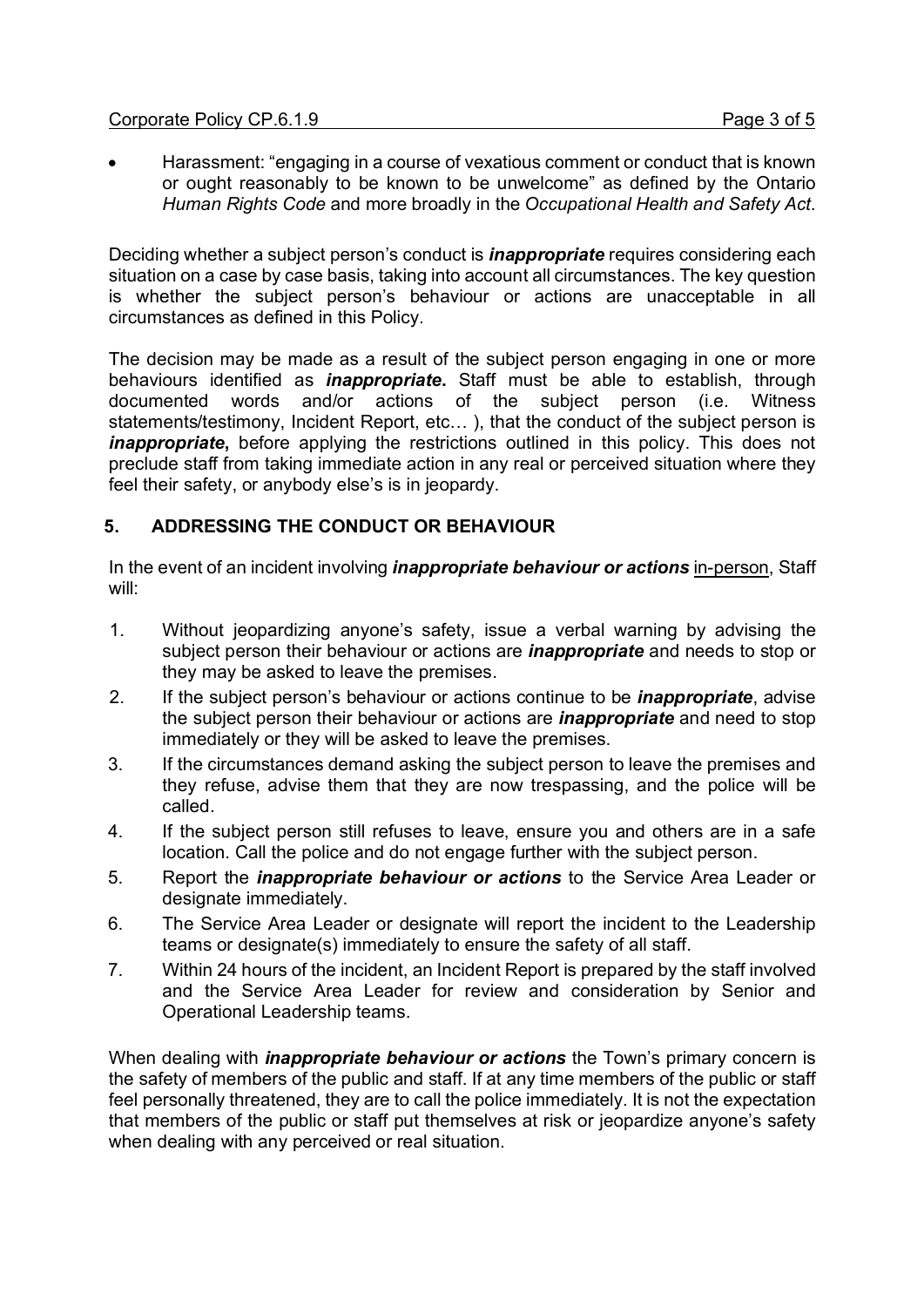#### Corporate Policy CP.6.1.9 **Page 4 of 5**

In the event of an incident involving *inappropriate behaviour or actions* by reported by a third party, Staff will:

- 1. Investigate the incident by asking the Third Party, the person(s) who allegedly acted inappropriately (the Subject Person) and any other witnesses, to provide written statements;
- 2. Provide a summary of the statements to their Service Area Leader;
- 3. Within 24 hours of the first report by a third party, an Incident Report is filed with the Service Area Leader thoroughly documenting the interaction.

The Service Area Leader will review the Incident Report and summary of statements and engage with the Subject Person (where possible and appropriate) to investigate the incident. Where the Service Area Leader determines that the subject person's conduct was *inappropriate*, the Service Area Leader may issue restrictions pursuant to this Policy. Restrictions issued pursuant to this policy are to be documented in the corporate tracking system (ie. MOAR) and communicated to the Operational and Senior Leadership teams.

## **6. APPLICATION OF RESTRICTIONS AND NOTICE**

When a decision has been made to classify the Subject Person's conduct as *inappropriate*, the Subject Person (where possible and appropriate) will receive written notification from the Service Area Leader or designate detailing:

- The reasons for the decision:
- The restrictions to be applied;
- The review date: and
- · What it means for the subject person's participation in Town programs and attendance at Town facilities.

Restrictions available under this Policy for *inappropriate behaviour* shall be tailored to deal with the individual circumstances of each case and may include, but are not limited to:

#### **In-Person Interactions**

- · Immediate expulsion or removal from the premises;
- · A ban from specified Town facilities, properties, events or programs for a specified period of time;
- · Request for reimbursement of any damages caused by the subject person's *inappropriate behaviour or actions*;
- · Limiting or regulating the subject person's use of municipal services (i.e. Community centres, libraries, registration in programs, access to technology systems, etc.);
- A letter of warning may be issued to the subiect person for any behaviour that is in violation of this policy;
- · Pursuing legal action; and/or